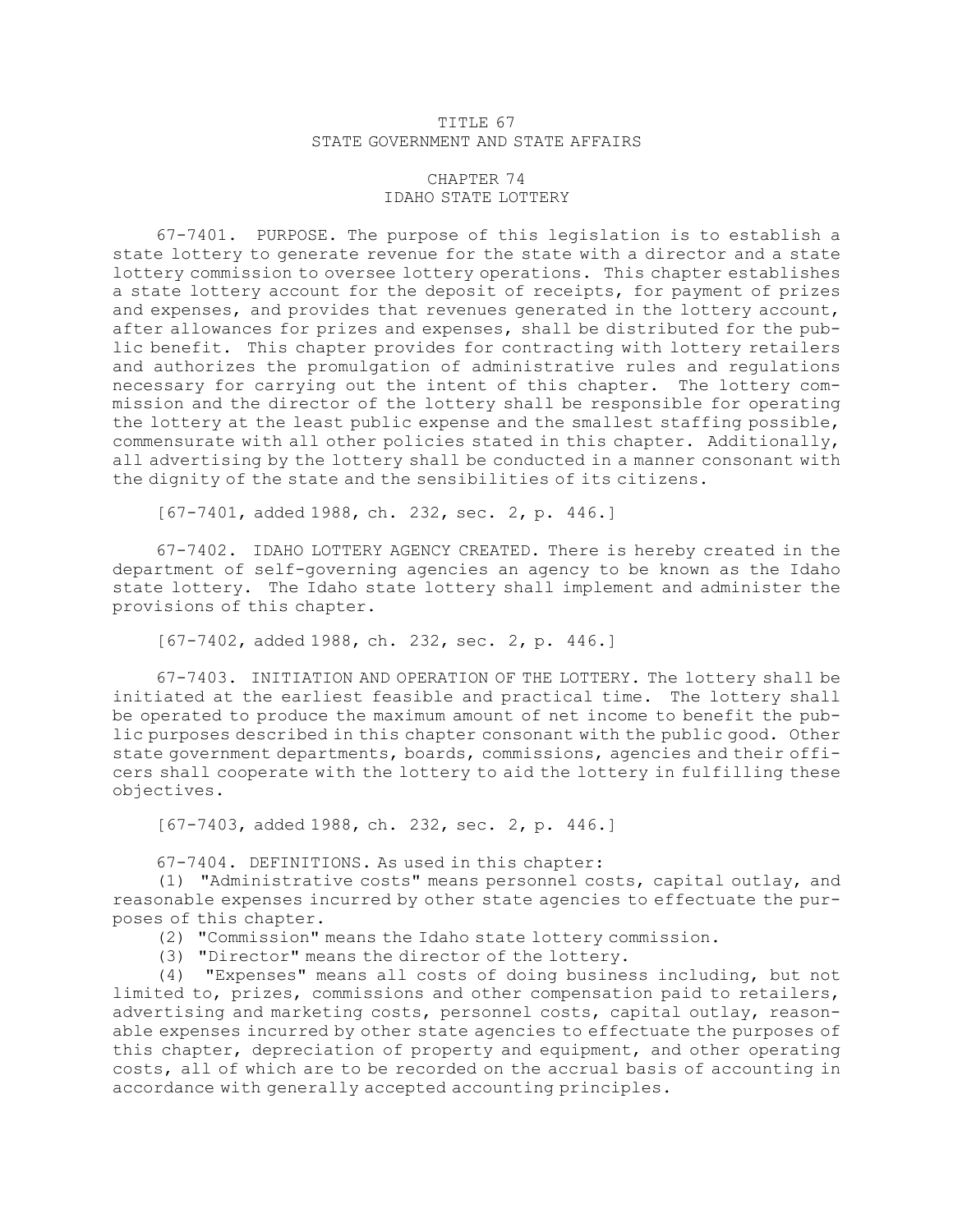(5) "Lottery" or "state lottery" means the state lottery established and operated pursuant to this chapter.

(6) "Lottery contractor" means <sup>a</sup> person with whom the lottery has contracted for the purposes of providing goods and services for the state lottery.

(7) "Lottery game retailer" or "retailer" means <sup>a</sup> person with whom the lottery has contracted for the purpose of selling tickets or shares in lottery games to the public.

(8) "Lottery revenue" means revenue derived from the sale of lottery tickets and shares. Such revenues shall be recorded on the accrual basis of accounting in accordance with generally accepted accounting principles.

(9) "Lottery vendor" or "vendor" means any person who submits <sup>a</sup> bid, proposal or offer as part of <sup>a</sup> major procurement for goods or services as defined in subsection (11) of this section.

(10) "Low, medium and high tier claims" means the dollar amount of prizes awarded in accordance with rules of the state lottery.

(11) "Major procurement" means any contract with <sup>a</sup> vendor supplying lottery tickets or shares, data processing systems utilized to track, sell, distribute or validate lottery tickets or shares, any goods or services involving the determination or generation of winners in any lottery game or any auditing services. <sup>A</sup> major procurement shall be undertaken at all times in conformance with the constitution and laws of the state of Idaho, and lottery vendors in submitting <sup>a</sup> bid, proposal or offer as part of <sup>a</sup> major procurement for goods or services as defined in this subsection shall be undertaken at all times in conformance with the constitution and laws of the state of Idaho.

(12) "Net income" means lottery revenue and nonlottery revenue, less expenses, as defined in this chapter.

(13) "Person" shall be construed to mean and include an individual, association, corporation, club, trust, estate, society, company, joint stock company, receiver, trustee, assignee, referee or any other person acting in <sup>a</sup> fiduciary or representative capacity, whether appointed by <sup>a</sup> court or otherwise, and any combination of individuals. "Person" shall also be construed to mean and include departments, commissions, agencies and instrumentalities of the state of Idaho, including counties and municipalities and agencies or instrumentalities thereof.

(14) "Redemption value" means the sum total of all winnings upon the ticket presented for payment.

(15) "Share" means any intangible evidence of participation in <sup>a</sup> game conducted by the state lottery.

(16) "Ticket" means any tangible evidence issued by the lottery to provide participation in <sup>a</sup> game conducted by the state lottery.

(17) "Value" means any ticket shall be taken at face value.

[67-7404, added 1988, ch. 232, sec. 2, p. 447; am. 1989, ch. 352, sec. 1, p. 880; am. 2001, ch. 196, sec. 1, p. 664; am. 2017, ch. 54, sec. 1, p. 84.]

67-7405. COMMISSION -- APPOINTMENT -- CHAIRMAN. The commission shall consist of five (5) members appointed by the governor with the advice and consent of the senate. The term of <sup>a</sup> member is five (5) years. The terms of members appointed shall expire as designated by the governor at the time of appointment: One (1) at the end of one (1) year; one (1) at the end of two (2) years; one (1) at the end of three (3) years; one (1) at the end of four (4)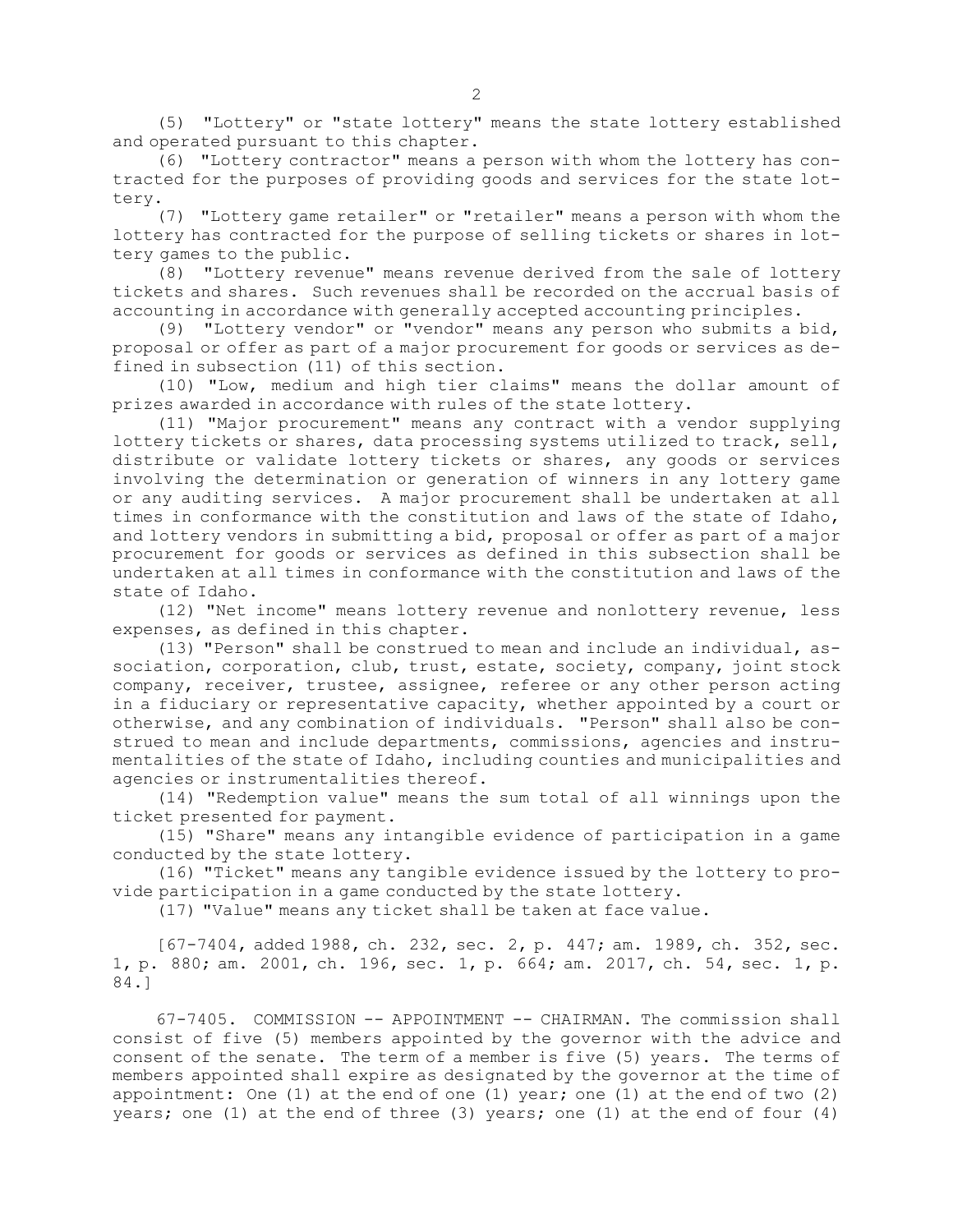years; and one (1) at the end of five (5) years. At the end of <sup>a</sup> term, <sup>a</sup> member continues to serve until <sup>a</sup> successor is appointed and qualifies. <sup>A</sup> member who is appointed after <sup>a</sup> term has begun serves only for the rest of the term and until <sup>a</sup> successor is appointed and qualifies. <sup>A</sup> vacancy of the commission shall be filled in the same manner as regular appointments are made, and the term shall be for the unexpired portion of the regular term. No member of the commission shall have <sup>a</sup> direct or indirect pecuniary interest in any contract or agreement entered into by the commission. The chairman of the commission shall be appointed by the governor from among the members of the commission. No more than three (3) members of the commission shall belong to the same political party. The members of the commission shall serve at the pleasure of the governor.

[67-7405, added 1988, ch. 232, sec. 2, p. 448.]

67-7406. QUORUM -- MEETINGS -- MINUTES -- COMPENSATION. <sup>A</sup> majority of the qualified membership of the commission is <sup>a</sup> quorum. The commission may not act unless at least three (3) members concur. The commission shall not meet less than four (4) times per year. Written notice of the time and place of each commission meeting shall be given to each member of the commission. The secretary of the commission shall promptly send the governor <sup>a</sup> certified copy of the minutes of each meeting of the commission. The minutes shall include <sup>a</sup> copy of each rule of the lottery that is adopted. Members of the commission shall receive compensation as provided in section [59-509](https://legislature.idaho.gov/statutesrules/idstat/Title59/T59CH5/SECT59-509)(h), Idaho Code. Members are entitled to reimbursement for reasonable travel expenses incurred in the performance of their duties as <sup>a</sup> member, as provided by law.

[67-7406, added 1988, ch. 232, sec. 2, p. 448; am. 2000, ch. 75, sec. 1, p. 159.]

67-7407. DIRECTOR. With the advice and consent of the senate the governor shall appoint <sup>a</sup> director of the lottery, who is the chief executive officer of the lottery and secretary of the commission. The compensation of the director, including bonuses, if any, shall be established by the commission. The director shall serve at the pleasure of the governor.

[67-7407, added 1988, ch. 232, sec. 2, p. 448.]

67-7408. POWERS AND DUTIES OF THE COMMISSION. The commission shall be responsible for establishing the goals and objectives of the lottery and shall have the following duties, powers and responsibilities in addition to others herein granted:

(1) The commission may adopt, upon recommendation of the director, such rules and regulations governing the establishment and operation of the lottery as it considers necessary under this chapter to ensure the integrity of the lottery and its games and to maximize the net income of the lottery for the benefit of the state. Such rules and regulations shall generally address, but not be limited to:

(a) The different types of lottery games to be conducted;

(b) The range of prize structures of each lottery game;

(c) The method, odds and frequency of selecting winning tickets and shares and the manner of paying prizes to the owners of the winning tickets and shares;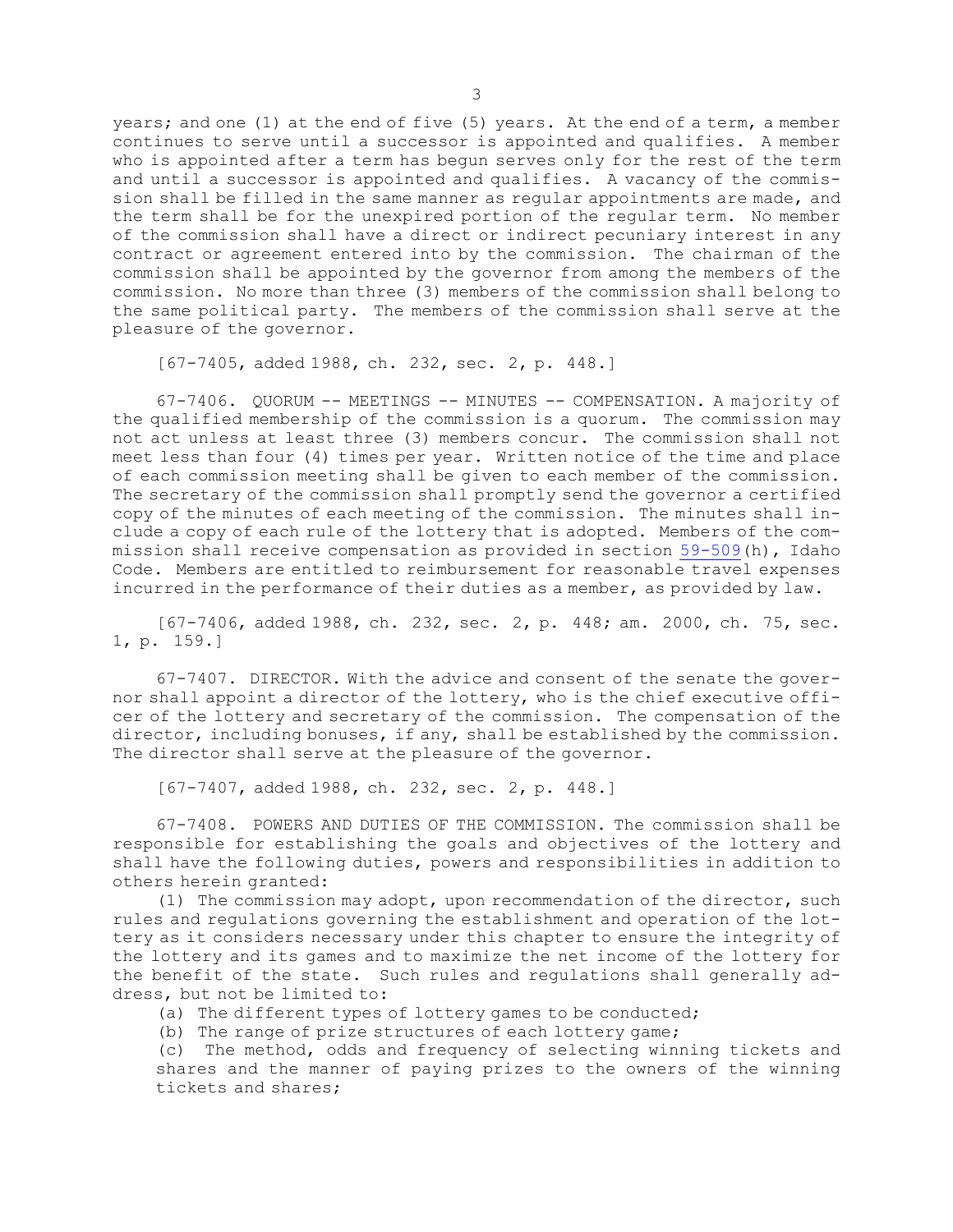(d) The terms and conditions of lottery game retailer contracts, which may include retailer compensation, bonuses, incentives, fees for redeeming claims, payment and credit terms, retailer application and renewal fees, telecommunication costs, if any, to be paid or allocated to retailers, and bonding requirements;

(e) The methods to be utilized in selling and distributing lottery tickets or shares, including the use of machines, terminals, telecommunications systems and data processing systems. Customer-operated machines, terminals or other devices for selling lottery tickets or shares shall be operated only by the use of currency or coin; and

(f) Other matters necessary or appropriate for the efficient operation and administration of the lottery, for the convenience of the public, and to carry out the provisions of this chapter. Every rule promulgated within the authority conferred by this chapter shall be of temporary effect and must be ratified by the legislature at the regular session first following its adoption. Rules not approved in this manner shall be rejected, null, void and of no force and effect on July 1, following their submission to the legislature.

(2) The commission shall approve major procurements.

(3) The commission shall approve the transfer of net income in accordance with the provisions of this chapter.

(4) The commission shall have the authority to enter into written agreements or contracts, negotiated and prepared by the director, with any other state or states, the government of Canada, the provinces of Canada, the government of Australia, the states of Australia, the government of the United Kingdom, or an agency or contractor of any of those entities for the operation and promotion of <sup>a</sup> joint lottery or joint lottery games. The commission, under no circumstance, shall have the authority to enter into written agreements or contracts with another country without an affirmative action by the legislature.

(5) The commission shall perform all other acts necessary to carry out the purposes and provisions of this chapter.

[67-7408, added 1988, ch. 232, sec. 2, p. 448; am. 1989, ch. 352, sec. 2, p. 882; am. 2013, ch. 341, sec. 1, p. 899; am. 2022, ch. 68, sec. 1, p. 205.]

67-7409. POWERS AND DUTIES OF THE DIRECTOR. The director shall be responsible for the daily operations of the lottery, and shall have the following duties, powers and responsibilities in addition to others herein granted:

(1) The director shall:

(a) Operate and administer the lottery in accordance with the provisions of this chapter and the policies and rules of the lottery;

(b) Appoint deputy directors, sales personnel and security staff, who shall be exempt from the provisions of [chapter](https://legislature.idaho.gov/statutesrules/idstat/Title67/T67CH53) 53, title 67, Idaho Code, as may be required to carry out the functions and duties of his office; and

(c) Hire professional, technical and other employees as may be necessary to perform the duties of his office subject to the provisions of [chapter](https://legislature.idaho.gov/statutesrules/idstat/Title67/T67CH53) 53, title 67, Idaho Code.

(2) The director shall:

(a) Confer regularly with the commission on the operation and administration of the lottery;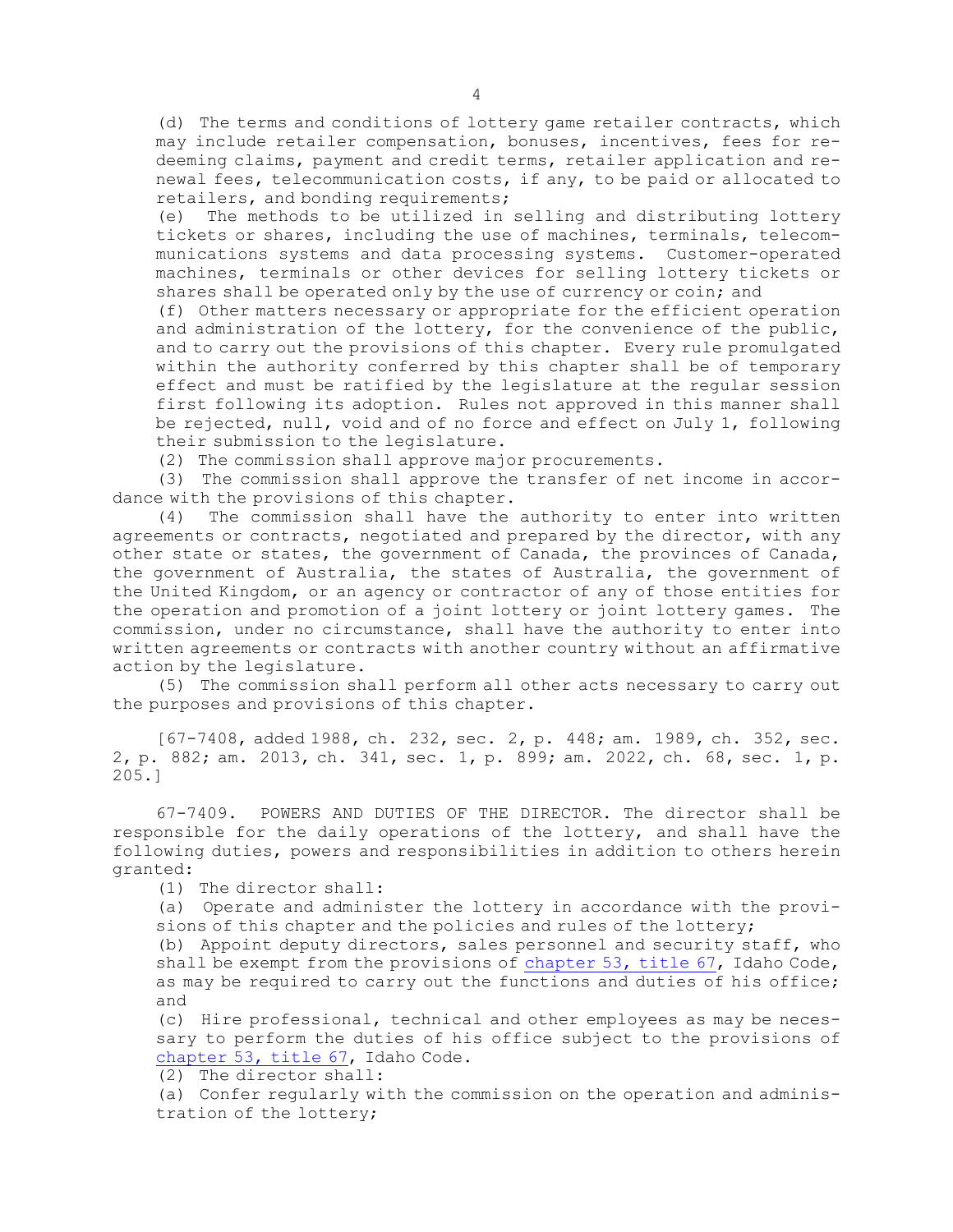(b) Make available for inspection by the commission, on request, all books, records, files, and other information and documents of the lottery; and

(c) Advise the commission and make such recommendations as the director considers necessary and advisable to improve the operation and administration of the lottery.

(3) The director may enter into contracts for marketing, advertising, promotion, research and studies for the lottery and for products and services for effectuating the purposes of this chapter, however, contracts for major procurements must be approved by the commission. The director may not enter into contracts for the administration of the lottery.

(4) The director shall:

(a) Submit quarterly financial statements to the commission, the governor, the state treasurer, and the legislature. Such financial statements shall be prepared in accordance with generally accepted accounting principles and shall include <sup>a</sup> balance sheet, <sup>a</sup> statement of operations, <sup>a</sup> statement of changes in financial position, and related footnotes. Such financial statements are to be provided within forty-five (45) days of the last day of each quarter;

(b) Submit annual financial statements to the commission, the governor, the state treasurer, and each member of the legislature. Such financial statements shall be prepared in accordance with generally accepted accounting principles and shall include <sup>a</sup> balance sheet, <sup>a</sup> statement of operations, <sup>a</sup> statement of changes in financial position, and related footnotes. Such financial statements shall have been examined by the legislative services office or <sup>a</sup> firm of independent certified public accountants in accordance with generally accepted auditing standards and shall be provided within ninety (90) days of the last day of the lottery's fiscal year;

(c) Report to the governor and the legislature any matters which require immediate changes in the laws of this state in order to prevent abuses and evasions of this chapter or the rules of the lottery or to rectify undesirable conditions in connection with administration or operation of the lottery;

(d) Carry on <sup>a</sup> continuous study and investigation of the lottery to:

(i) Identify any defects in the provisions of this chapter or in the rules and regulations of the commission leading to an abuse in the administration or operation of the lottery or an evasion of this act or the rules of the lottery;

(ii) Make recommendations for changes in this chapter or the rules of the lottery to prevent abuses or evasions or to improve the efficiency of the lottery;

(iii) Ensure that the provisions of this chapter and the rules of the lottery are administered and formulated to serve the purposes of this chapter;

(iv) Prevent the use of the lottery, the provisions of this chapter, or the rules of the lottery from fostering professional gambling or crime;

(e) Make <sup>a</sup> continuous study and investigation of:

(i) The operation and administration of similar laws and lotteries in other states and countries;

(ii) The available information on the subject of lotteries and related subjects;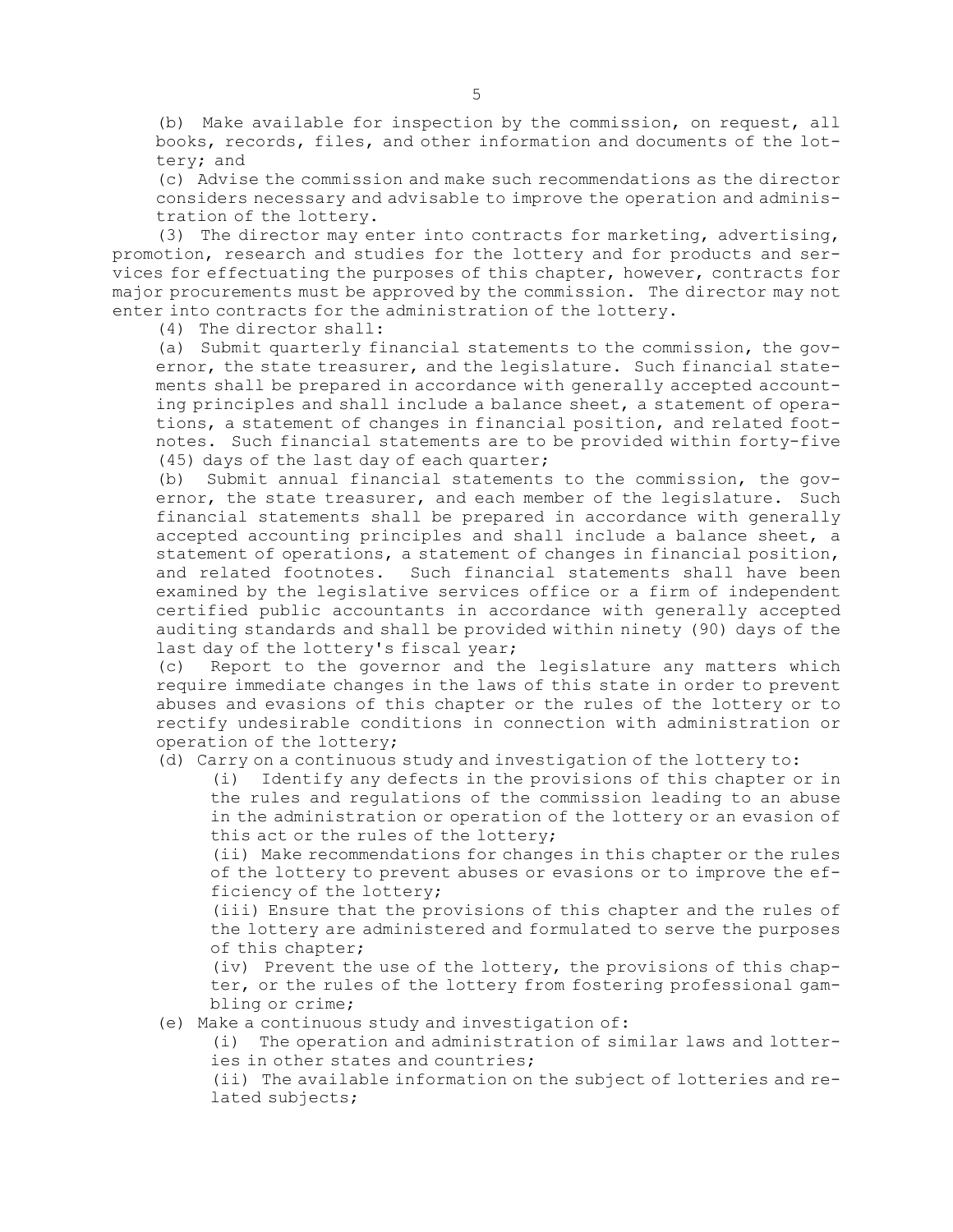(iii) Any federal laws which may affect the operation of the lottery; and

(iv) The reaction of citizens of this state to existing and potential features of the lottery with <sup>a</sup> view to recommending or effecting changes that will tend to serve the purposes of this chapter.

(5) The director shall provide for secure lottery facilities and lottery systems, including data processing facilities and systems.

(6) The director shall be responsible for monitoring class III gaming on Indian reservations as may be required by compacts entered into by the state in accordance with state statutory law and pursuant to the Indian Gaming Regulatory Act, 25 U.S.C. section 2701 et seq. and 18 U.S.C. sections 1166-1168.

(7) The director shall perform all other acts necessary to carry out the purposes and provisions of this chapter.

[67-7409, added 1988, ch. 232, sec. 2, p. 449; am. 1989, ch. 352, sec. 3, p. 882; am. 1993, ch. 249, sec. 1, p. 871; am. 1994, ch. 180, sec. 231, p. 565; am. 2003, ch. 32, sec. 45, p. 143.]

67-7410. DIRECTOR OF LOTTERY SECURITY. The director shall hire <sup>a</sup> security director who shall manage the lottery's security division. The security division shall be responsible for the performance of background investigations of employees, lottery retailers, bingo and raffle operators, vendors and major procurement contractors and for the enforcement of the criminal provisions of this chapter. In addition, the security division shall develop <sup>a</sup> security plan to be implemented by the lottery. The lottery's security division is herein designated as an Idaho law enforcement agency. The director of security has the authority to:

(1) Issue administrative subpoenas during the conduct of investigations in accordance with commission rules and this chapter;

(2) Require fingerprint-based criminal history check of the Idaho central database and the federal bureau of investigation's criminal history database on prospective employees, vendors, contractors, lottery retailers and bingo and raffle operators; and

(3) Access criminal offender record information from the Idaho state police for the purpose of background or other investigations performed in accordance with this chapter.

Such information obtained and kept by the security director shall be subject to disclosure according to [chapter](https://legislature.idaho.gov/statutesrules/idstat/Title74/T74CH1) 1, title 74, Idaho Code. Nothing herein shall prohibit the lottery from disclosing information obtained by it to law enforcement agencies or other lottery organizations for security or enforcement purposes.

[67-7410, added 1988, ch. 232, sec. 2, p. 451; am. 1989, ch. 352, sec. 4, p. 884; am. 1990, ch. 213, sec. 98, p. 558; am. 2000, ch. 469, sec. 140, p. 1599; am. 2001, ch. 196, sec. 2, p. 665; am. 2008, ch. 40, sec. 1, p. 95; am. 2015, ch. 141, sec. 183, p. 525.]

67-7411. CONTRACTING WITH LOTTERY GAME RETAILERS. The commission shall promulgate rules and regulations specifying the terms and conditions for contracting with lottery game retailers to provide availability of tickets or shares to prospective buyers of each lottery game.

<sup>A</sup> lottery game retailer contract shall not be entered into if there is substantial evidence that the prospective lottery game retailer has had <sup>a</sup>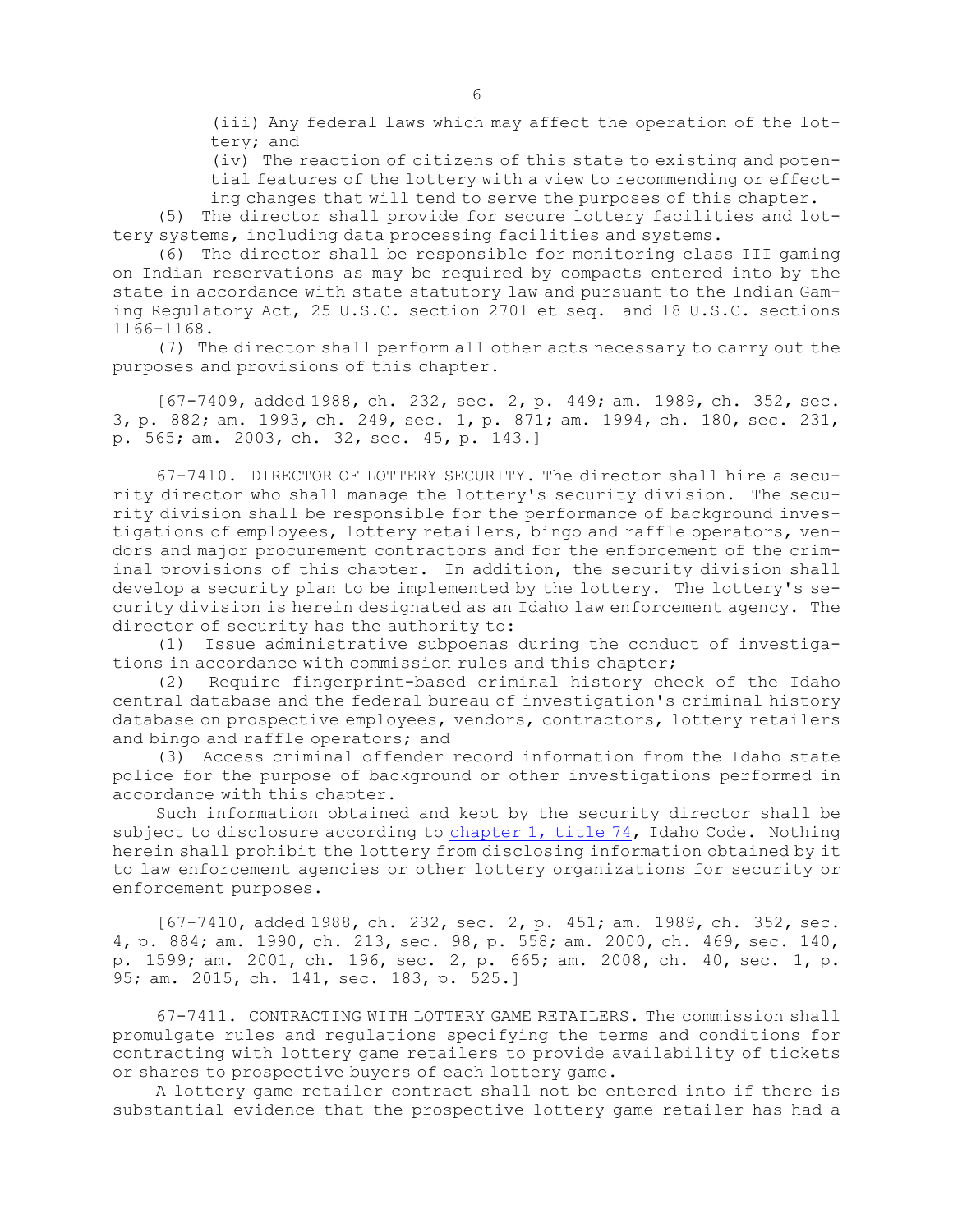license or contract to sell lottery tickets or shares suspended or revoked in another state or jurisdiction, or has knowingly made <sup>a</sup> false statement of material fact to the lottery.

[67-7411, added 1988, ch. 232, sec. 2, p. 451.]

67-7412. SELECTION OF LOTTERY GAME RETAILERS. The director, pursuant to rule, shall select as lottery game retailers such persons as are deemed best to serve the public convenience and to promote the sale of tickets or shares. No natural person under the age of eighteen (18) shall be <sup>a</sup> lottery game retailer. In the selection of <sup>a</sup> lottery game retailer, the director shall consider factors such as financial responsibility, accessibility of the place of business or activity to the public, security of the premises, integrity, reputation, the sufficiency of existing lottery game retailers to serve the public convenience and the projected volume of sales for the lottery game involved.

Prior to the execution of any contract with <sup>a</sup> lottery game retailer, the director may require <sup>a</sup> prospective lottery game retailer to disclose to the lottery the lottery game retailer's name and address and the names and addresses of the following:

(1) If the prospective lottery game retailer is <sup>a</sup> corporation, the officers, directors, and each stockholder in such corporation; except that, in the case of stockholders of publicly held equity securities of <sup>a</sup> publicly traded corporation, only the names and addresses of those known to the corporation to own five percent (5%) or more of such securities need be disclosed;

(2) If the prospective lottery game retailer is <sup>a</sup> trust, the trustee and all persons entitled to receive income or benefit from the trust;

(3) If the prospective lottery game retailer is an association, the members, officers, and directors;

(4) If the prospective lottery game retailer is <sup>a</sup> subsidiary, the officers, directors and each stockholder of the parent corporation thereof; except that, in the case of stockholders of <sup>a</sup> publicly traded corporation, only the names and addresses of those known to the corporation to own five percent (5%) or more of such securities need be disclosed;

(5) If the prospective lottery game retailer is <sup>a</sup> partnership or joint venture, all of the general partners, limited partners, or joint venturers;

(6) If the parent company, general partner, limited partner, or joint venturer of any prospective lottery game retailer is itself <sup>a</sup> corporation, trust, association, subsidiary, partnership, or joint venture, then all of the information required herein shall be disclosed for such other entity as if it were itself <sup>a</sup> prospective lottery game retailer to the end that full disclosure of ultimate ownership be achieved;

(7) If any member of the immediate family of any prospective lottery game retailer is involved in the lottery game retailer's business in any capacity, then all of the information required herein shall be disclosed for such immediate family member as if such immediate family member were <sup>a</sup> prospective lottery game retailer;

(8) The details of any felony conviction of <sup>a</sup> criminal offense, state or federal, of the retailer or any person whose name and address are required by the disclosure requirements of this section; and

(9) The details of any disciplinary action of <sup>a</sup> judicial nature taken by any state against the retailer or any person whose name and address are required by this section regarding any matter related to the selling, leas-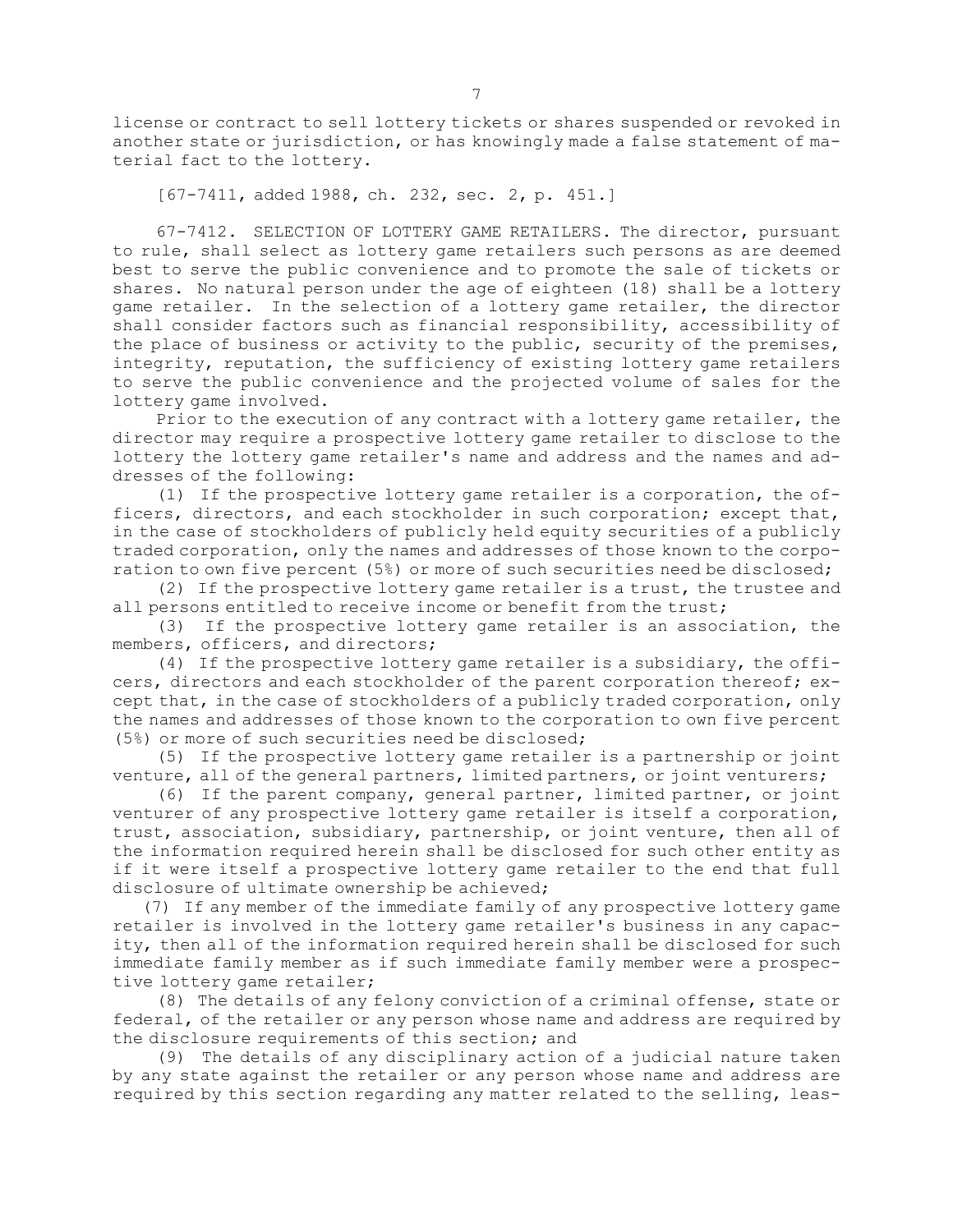ing, offering for sale or lease, buying, or servicing of gaming materials or equipment.

No person shall be <sup>a</sup> lottery game retailer who is engaged exclusively in the business of selling lottery tickets or shares. The director may contract with lottery game retailers on <sup>a</sup> permanent, seasonal or temporary basis. The lottery may require payment by each lottery game retailer to the lottery of an initial fee and an annual fee as <sup>a</sup> condition for <sup>a</sup> contract to be <sup>a</sup> lottery game retailer. The authority to act as <sup>a</sup> lottery game retailer shall not be assignable or transferable. <sup>A</sup> lottery game retailer shall report immediately to the lottery any changes in the information required in this section.

[67-7412, added 1988, ch. 232, sec. 2, p. 452; am. 1989, ch. 352, sec. 5, p. 885.]

67-7413. TERMINATION OF THE LOTTERY GAME RETAILER. The director may terminate <sup>a</sup> contract with <sup>a</sup> lottery game retailer for such reasons of termination as shall be recited in such contract, which reasons shall include, but not be limited to, the knowing sale of tickets or shares to any person under the age of eighteen (18).

[67-7413, added 1988, ch. 232, sec. 2, p. 453.]

67-7414. COMPENSATION FOR LOTTERY GAME RETAILERS. The compensation paid to lottery game retailers shall be five percent (5%) of the retail price of the tickets or shares. The director may pay lottery game retailers an additional one percent (1%) incentive bonus based on attainment of sales volume or other objectives specified by the director for each lottery game.

[67-7414, added 1988, ch. 232, sec. 2, p. 453.]

67-7415. SALES TO PERSONS UNDER THE AGE OF EIGHTEEN. No tickets or shares in the lottery games shall be sold by or to persons under the age of eighteen (18). In the case of lottery tickets or shares sold by lottery game retailers or their employees, such persons shall establish safeguards to help assure that such sales are not made to natural persons under the age of eighteen (18).

[67-7415, added 1988, ch. 232, sec. 2, p. 453.]

67-7416. DISPLAY OF CERTIFICATE OF AUTHORITY. No lottery tickets or shares shall be sold by <sup>a</sup> lottery game retailer unless the retailer has on public display on the premises <sup>a</sup> certificate of authority to sell lottery tickets or shares signed by the director.

[67-7416, added 1988, ch. 232, sec. 2, p. 453.]

67-7417. LOTTERY GAME RETAILER BONDING. Under rules and regulations adopted by the commission, the director may require an appropriate bond from any lottery game retailer or may purchase blanket bonds covering the activities of selected lottery game retailers.

[67-7417, added 1988, ch. 232, sec. 2, p. 453; am. 1989, ch. 352, sec. 6, p. 886.]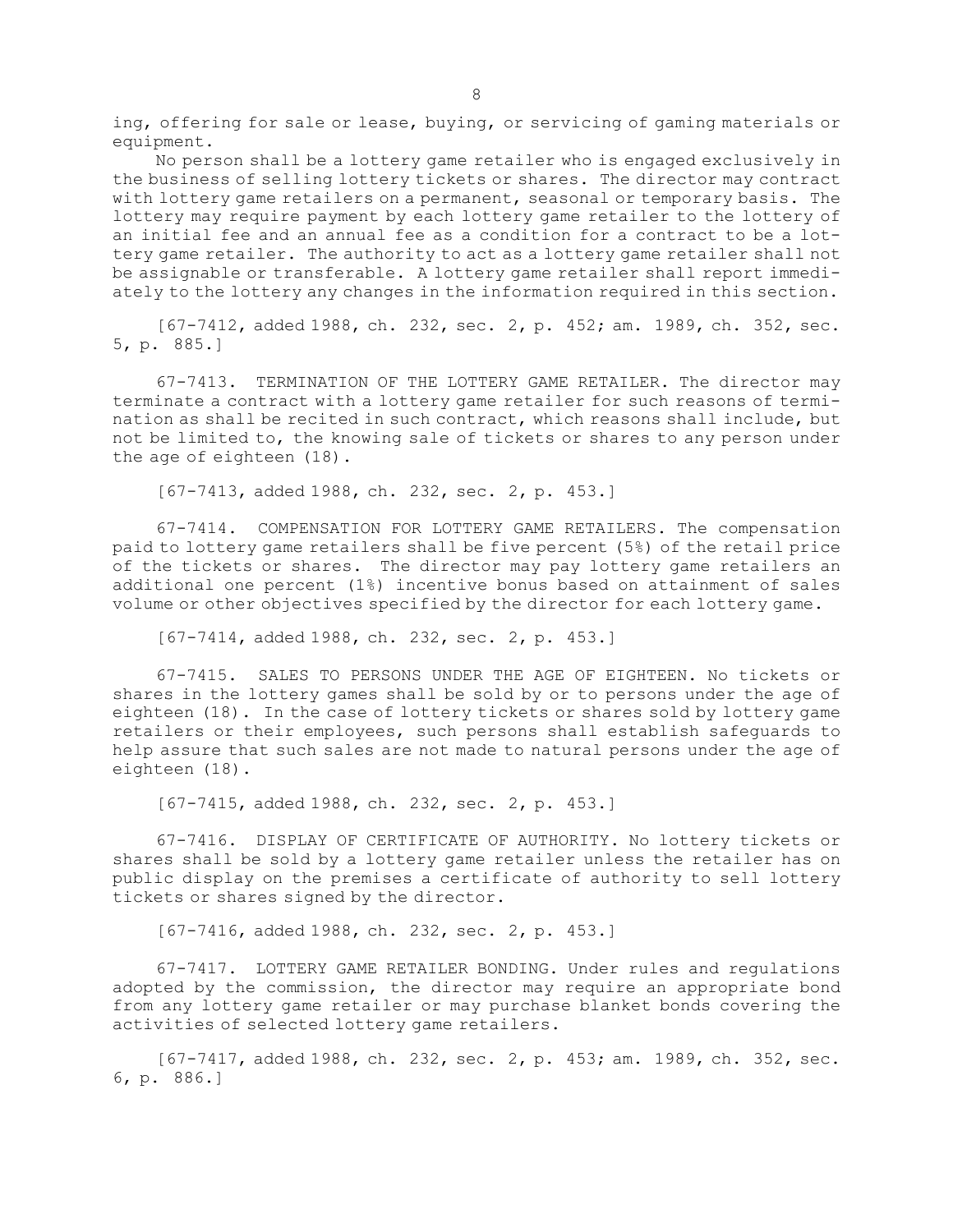67-7418. LOTTERY GAME RETAILER ACCOUNTING. Under rules and regulations adopted by the commission, the director shall establish procedures which shall be utilized by lottery game retailers to account for all tickets or shares that are sold to the public by each lottery game retailer and to account for all funds received from the public by each lottery game retailer for the tickets or shares.

[67-7418, added 1988, ch. 232, sec. 2, p. 453; am. 1989, ch. 352, sec. 7, p. 886.]

67-7419. LOTTERY GAME RETAILER PAYMENTS. No payment by lottery game retailers to the state lottery for tickets or shares shall be in cash. All such payments shall be in the form of <sup>a</sup> check, bank draft, electronic fund transfer, or other recorded financial instrument as prescribed by commission rule. The director may require lottery game retailers to deposit to the credit of the state lottery, in financial institutions designated by the director, money received by lottery game retailers from sale of tickets and/or shares, less the amount of compensation, if any, authorized under section [67-7414](https://legislature.idaho.gov/statutesrules/idstat/Title67/T67CH74/SECT67-7414), Idaho Code, and to file with the state lottery reports of receipts and transactions in the sale of tickets in the form and containing the information the commission requires.

[67-7419, added 1988, ch. 232, sec. 2, p. 453; am. 1989, ch. 352, sec. 8, p. 886.]

67-7420. CONTRACTS FOR MAJOR PROCUREMENTS. Subject to the approval of the commission, the director may solicit bids and enter into major procurement contracts. Any such contract may be awarded to <sup>a</sup> technically competent bidder, taking into account the lowest bid, secondary cost benefits and the resulting projected net income which would accrue to the benefit of the state over the term of the contract.

In all awards of contracts, the commission shall take particular account of the sensitive and responsible nature of the state lottery and the paramount consideration of security and integrity.

[67-7420, added 1988, ch. 232, sec. 2, p. 454; am. 1989, ch. 352, sec. 9, p. 887.]

67-7421. LOTTERY VENDOR DISCLOSURES FOR MAJOR PROCUREMENTS. This section is provided to allow the commission to evaluate the competence, integrity, background, character and the nature of the true ownership and control of lottery vendors. The commission may require any person, as <sup>a</sup> part of <sup>a</sup> major procurement, to disclose at the time of submitting such bid, proposal or offer to the commission the following information:

(1) If the vendor is <sup>a</sup> partnership or joint venture, the names and addresses of all of the general and limited partners or joint venturers; if such general and limited partners or joint venturers are themselves <sup>a</sup> partnership, joint venture, trust, association, corporation, subsidiary, or intermediary corporation, the same information required by this section shall be supplied for such entities also;

(2) If the vendor is <sup>a</sup> trust, the names and addresses of the trustee and all persons entitled to receive income or benefit of the trust;

(3) If the vendor is an association, the names and addresses of the members, officers and directors;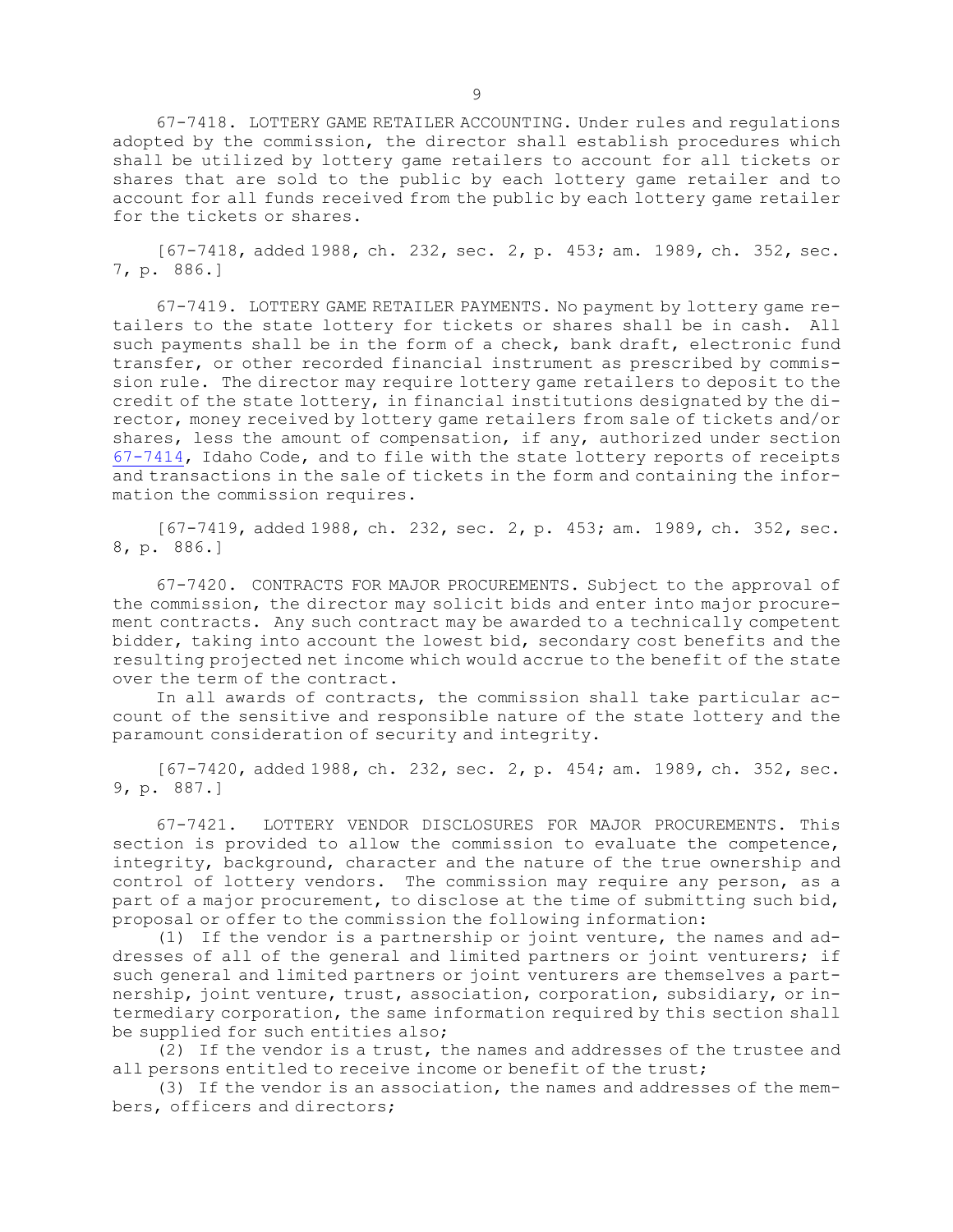(4) If the vendor is <sup>a</sup> corporation, the names and addresses of the officers, directors and each owner or holder, directly or indirectly, of any equity security or other evidence of ownership of any interest in such corporation; except that, in the case of owners or holders of publicly held securities of an intermediary company, holding company, or parent company that is <sup>a</sup> publicly traded corporation, only the names and addresses of those owning or holding five percent (5%) or more of such publicly held securities need be disclosed;

(5) If the vendor intends to or does subcontract to another person or entity any integral or substantial portion of the work to be performed in supplying such materials, equipment or services, then the vendor shall supply the information required by subparagraphs in this section for all such persons or entities;

(6) If the vendor is <sup>a</sup> corporation, the names of all the states in which the vendor is incorporated to do business, and the nature of that business;

(7) The names of other jurisdictions in which the vendor has contracts to supply gaming materials, equipment or services and the types of gaming materials, equipment or services involved therewith;

(8) The details of any felony conviction of <sup>a</sup> criminal offense, state or federal, of the vendor or any person whose name and address are required by the disclosure requirements of this section;

(9) The details of any disciplinary action of <sup>a</sup> judicial nature taken by any state against the vendor or any person whose name and address are required by this section regarding any matter related to the selling, leasing, offering for sale or lease, buying, or servicing of gaming materials or equipment;

(10) Audited financial statements for the most recent five (5) years and <sup>a</sup> statement of the gross receipts realized in the preceding year from the sale, lease or distribution of gaming materials, equipment or services. This information shall be subject to disclosure according to [chapter](https://legislature.idaho.gov/statutesrules/idstat/Title74/T74CH1) 1, ti[tle](https://legislature.idaho.gov/statutesrules/idstat/Title74/T74CH1) 74, Idaho Code;

(11) The name and address of any source of game materials, equipment or services for the vendor; and

(12) Such other information, accompanied by such documents, as the commission, by rule, regulation or contract procurement documents, may require as being necessary or appropriate in the public interest to accomplish the purposes of this section.

<sup>A</sup> major procurement contractor shall report immediately any changes in the information required in this section.

[67-7421, added 1988, ch. 232, sec. 2, p. 454; am. 1989, ch. 352, sec. 10, p. 887; am. 1990, ch. 213, sec. 99, p. 558; am. 2015, ch. 141, sec. 184, p. 526.]

67-7422. SEPARATION OF VENDORS AND RETAILERS. No person, firm, association or corporation contracting as <sup>a</sup> vendor to supply lottery equipment or materials to the state for use in the operation of the lottery shall be directly or indirectly connected with any person, firm, association or corporation selected as retailers.

[67-7422, added 1988, ch. 232, sec. 2, p. 455; am. 1989, ch. 352, sec. 11, p. 888.]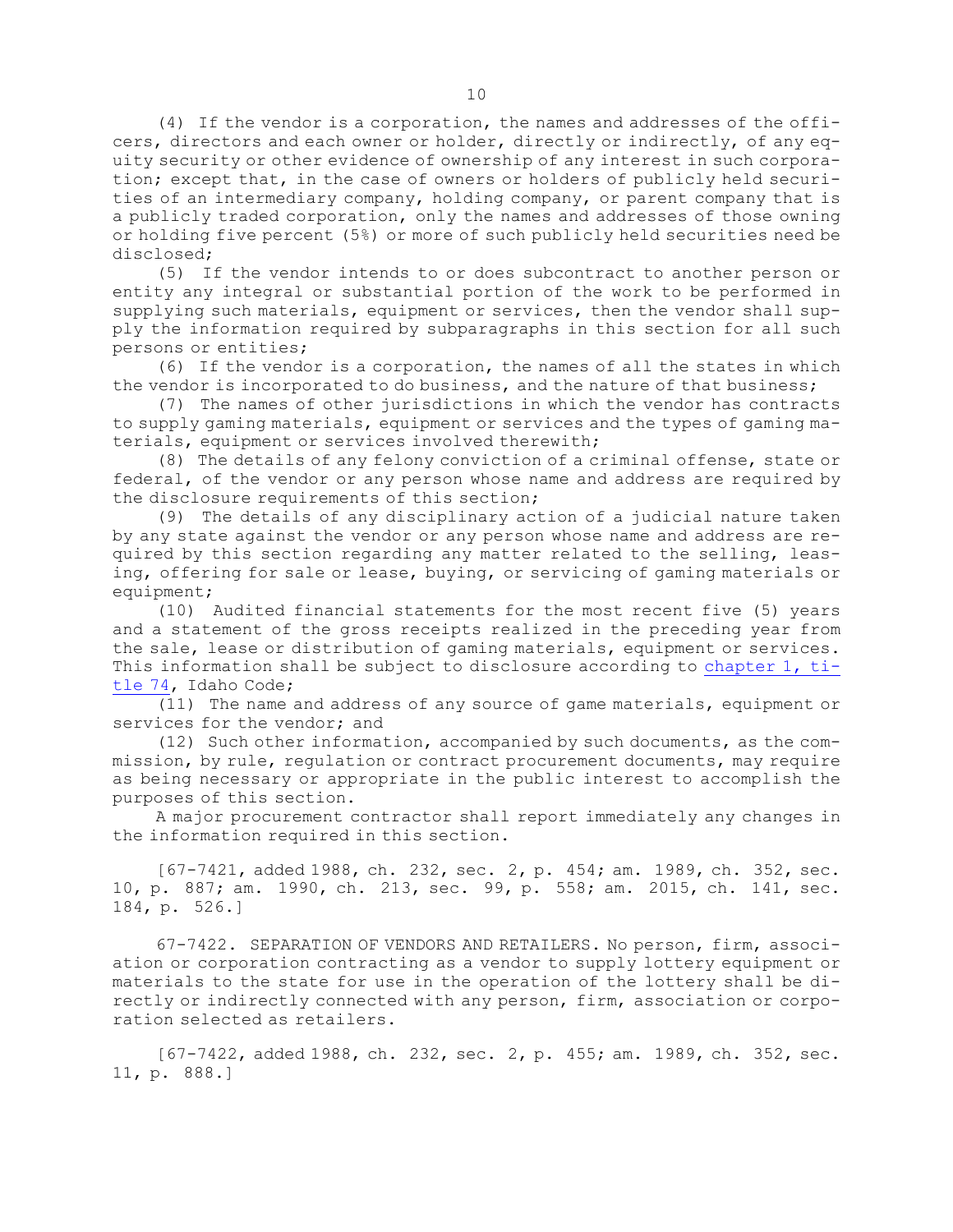67-7423. ENFORCEABILITY OF CONTRACTS. No contract with any contractor, retailer or vendor who has not complied with the disclosure requirements established by the commission, shall be entered into or be enforceable.

[67-7423, added 1988, ch. 232, sec. 2, p. 455; am. 1989, ch. 352, sec. 12, p. 888.]

67-7424. INFORMATION UNDER OATH. The information required by the commission of prospective contractors, retailers and vendors shall be provided under oath.

[67-7424, added 1988, ch. 232, sec. 2, p. 455; am. 1989, ch. 352, sec. 13, p. 889.]

67-7425. MISSTATEMENTS OR OMISSIONS. Any person wilfully making <sup>a</sup> material misstatement or material omission of any disclosure item required by the commission shall be guilty of <sup>a</sup> felony.

[67-7425, added 1988, ch. 232, sec. 2, p. 455; am. 1989, ch. 352, sec. 14, p. 889.]

67-7426. COMPLIANCE WITH APPLICABLE LAWS. Each lottery contractor, retailer and vendor shall perform its contract consistent with the applicable rules of the commission, the laws of this state, federal laws, and the laws of the state or jurisdiction in which the lottery contractor, retailer or vendor is performing or producing, in whole or in part, any of the goods or services contracted for hereunder. No contract with any lottery contractor, retailer or vendor who fails to comply with such laws or rules shall be entered into or be enforceable.

[67-7426, added 1988, ch. 232, sec. 2, p. 455; am. 1989, ch. 352, sec. 15, p. 889.]

67-7427. VENDOR PERFORMANCE BONDS. Each vendor, at the time of executing <sup>a</sup> contract, shall post <sup>a</sup> performance bond in <sup>a</sup> manner and form as required by the commission. The commission may accept other security in lieu of <sup>a</sup> bond when in its judgment the security is sufficient to guarantee the faithful performance of the contract.

[67-7427, added 1988, ch. 232, sec. 2, p. 456; am. 1989, ch. 352, sec. 16, p. 889.]

67-7428. STATE LOTTERY ACCOUNT. There is hereby created in the dedicated fund of the state treasury, the state lottery account. The state lottery account is continuously appropriated to the state lottery for the purposes of operating the lottery and fulfilling its objectives.

[67-7428, added 1988, ch. 232, sec. 2, p. 456.]

67-7429. PROHIBITION ON USE OF STATE FUNDS. It is the intent of this chapter that the state lottery, established by this chapter, shall be <sup>a</sup> selfsupporting, revenue raising agency of state government. No appropriations, loans, or other transfer of state funds shall be made to the state lottery, except for the temporary line of credit for initial start-up costs of the lottery, as provided in this chapter.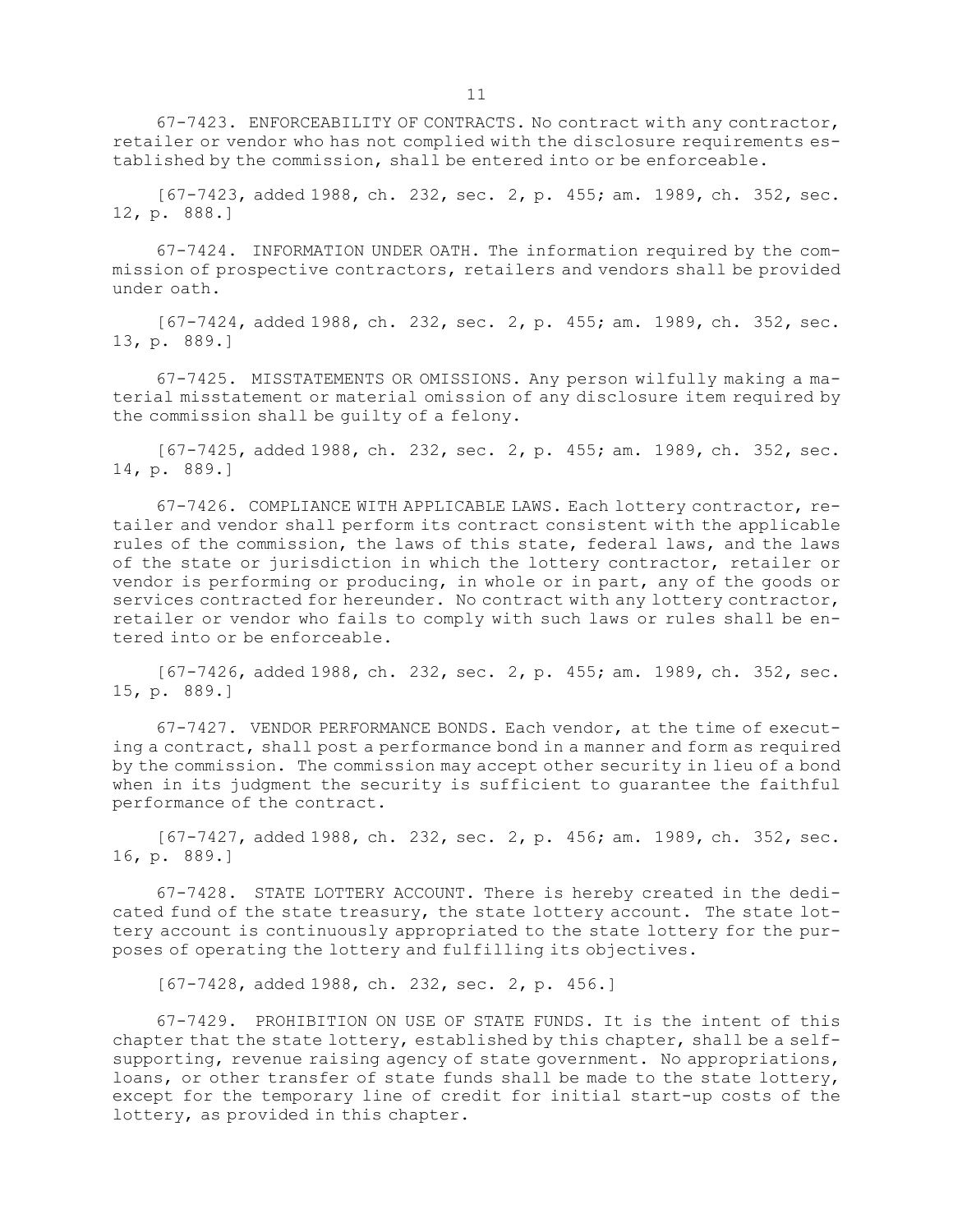[67-7429, added 1988, ch. 232, sec. 2, p. 456.]

67-7431. CASH RECEIPTS. The following moneys shall be deposited in the state lottery account, as established under section [67-7428](https://legislature.idaho.gov/statutesrules/idstat/Title67/T67CH74/SECT67-7428), Idaho Code:

(1) All moneys received from the sale of lottery tickets or shares; and

(2) Any other moneys received by the lottery from whatever source.

[67-7431, added 1988, ch. 232, sec. 2, p. 456; am. 2011, ch. 141, sec. 2, p. 401.]

67-7432. CASH DISBURSEMENTS. The director is authorized to make the following disbursements from the state lottery account:

(1) Payment of prizes directly to the holder of valid winning tickets or shares;

(2) Purchase of annuities or investments to be utilized to pay future installments of winning tickets or shares;

(3) Refunds, if any, due to lottery retailers or players;

(4) Expenses of the lottery;

(5) Payments to an Indian tribe pursuant to <sup>a</sup> state-tribal gaming compact negotiated pursuant to section [67-429A](https://legislature.idaho.gov/statutesrules/idstat/Title67/T67CH4/SECT67-429A), Idaho Code;

(6) The payment of the lottery's obligations, including the purchase of property, buildings and equipment; and

(7) The payment of dividends, as provided for under section [67-7434](https://legislature.idaho.gov/statutesrules/idstat/Title67/T67CH74/SECT67-7434), Idaho Code.

[67-7432, added 1988, ch. 232, sec. 2, p. 457; am. 1997, ch. 178, sec. 1, p. 496; am. 2011, ch. 141, sec. 3, p. 401.]

67-7433. PRIZE EXPENSE. Total prize expense, net of unclaimed prizes, as determined on an annual basis, shall be no less than forty-five percent (45%) of lottery revenues.

[67-7433, added 1988, ch. 232, sec. 2, p. 457; am. 1989, ch. 352, sec. 18, p. 890; am. 2011, ch. 141, sec. 4, p. 401.]

67-7434. LOTTERY DIVIDENDS. (1) Annually, on July 1, the lottery shall transfer three-eighths (3/8) of its net income to the permanent building account; three-eighths (3/8) of its net income to the school district building account; and one-fourth  $(1/4)$  of its net income to the bond levy equalization fund after reserving sufficient moneys to ensure the continuation of the lottery, as determined by the director and commission.

(2) The lottery shall ensure that the distributions made to the permanent building account and the school district building account, pursuant to the provisions of subsection (1) of this section, shall not be less than the amount those accounts received for fiscal year 2008, provided funds are available at the fiscal year 2008 level. Provided however, in the event the level of available funds is less than the fiscal year 2008 level, one-half (1/2) of the available funds shall be transferred to the permanent building account and one-half  $(1/2)$  of the available funds shall be transferred to the school district building account.

(3) In the event the lottery determines that an adjustment to an annual transfer as provided in subsection (1) of this section must be made pursuant to the provisions of subsection (2) of this section, the difference shall be deducted from the one-fourth  $(1/4)$  net income transfer that was to be made to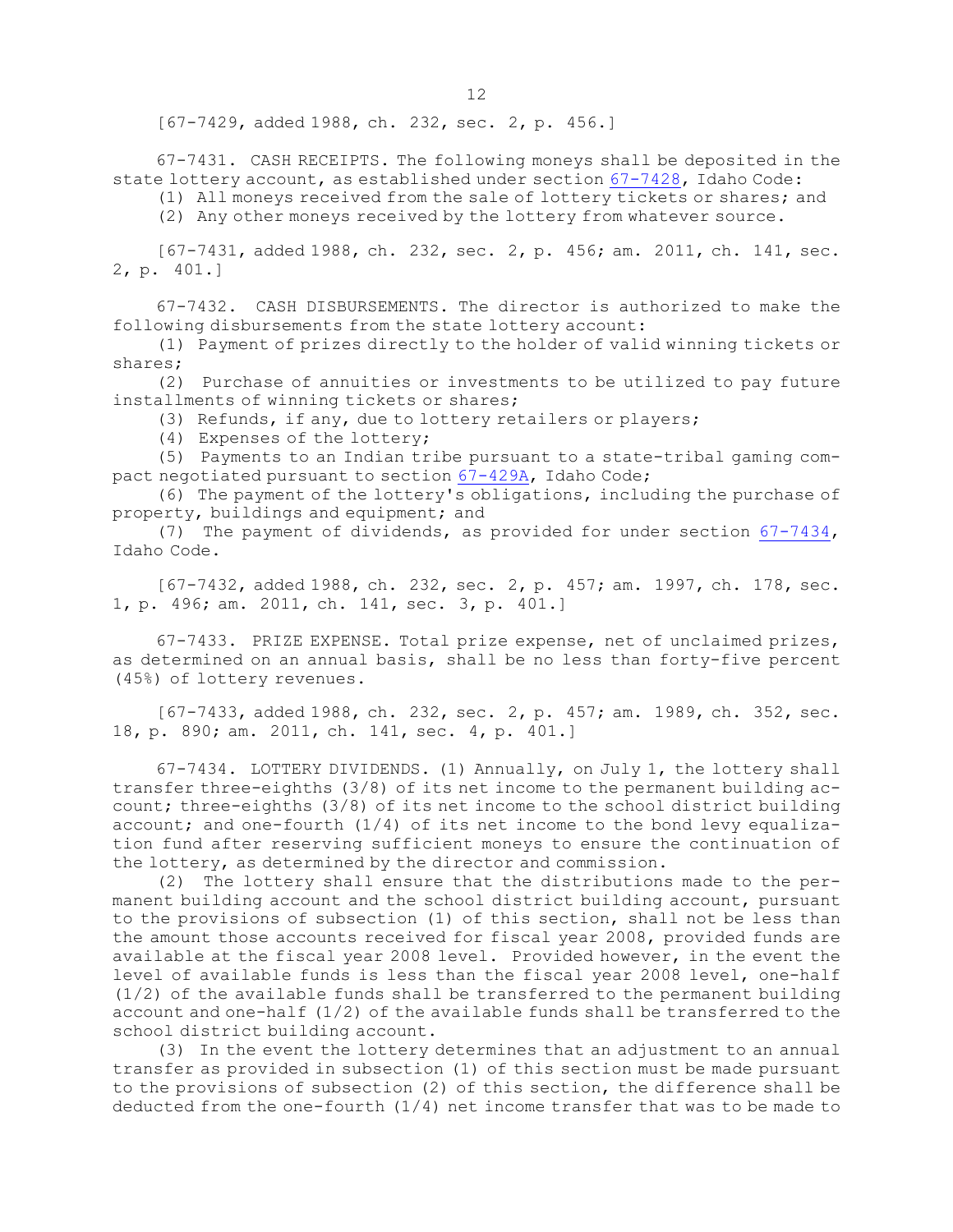the bond levy equalization fund, and the bond levy equalization fund shall receive the remainder, if any.

[67-7434 added 1988, ch. 232, sec. 2, p. 457; am. 1990, ch. 377, sec. 3, sec. 6, p. 1045; am. 1991, ch. 110, sec. 4, p. 238; am. 2009, ch. 344, sec. 1, p. 1078; am. 2014, ch. 337, sec. 1, p. 834.]

67-7435. REIMBURSEMENTS FOR GOVERNMENT SERVICES. It is the intent that the lottery shall be <sup>a</sup> self-supporting agency of state government. The director shall reimburse at <sup>a</sup> reasonable rate all other governmental entities for any and all services necessary to effectuate the purposes of this chapter provided by such governmental entities to the state lottery.

[67-7435, added 1988, ch. 232, sec. 2, p. 457; am. 1989, ch. 352, sec. 19, p. 890.]

67-7436. AUDITS. <sup>A</sup> certified public accounting firm appointed by the commission shall conduct audits of all accounts and transactions of the state lottery. The director and his agents conducting an audit under this chapter shall have access and authority to examine any and all lottery-related records of lottery vendors and retailers. Such records shall be subject to disclosure according to [chapter](https://legislature.idaho.gov/statutesrules/idstat/Title74/T74CH1) 1, title 74, Idaho Code.

[67-7436, added 1988, ch. 232, sec. 2, p. 457; am. 1989, ch. 352, sec. 20, p. 890; am. 1990, ch. 213, sec. 100, p. 559; am. 2011, ch. 141, sec. 5, p. 401; am. 2015, ch. 141, sec. 185, p. 527.]

67-7437. PRIZES. Except as otherwise provided in this section, any prize won under this chapter is not assignable. If the prize winner dies before the prize is paid, the prize shall be paid to the estate of the prize winner. <sup>A</sup> prize is subject to garnishment and recovery for unpaid taxes, child or spousal support or public assistance benefits paid and recoverable by the state or any county, or by <sup>a</sup> person pursuant to <sup>a</sup> judgment and execution under an order of the court. <sup>A</sup> prize shall also be subject to immediate withholding and set-off to collect any support delinquency or state taxes owed upon notification from the department of health and welfare pursuant to section [56-203E](https://legislature.idaho.gov/statutesrules/idstat/Title56/T56CH2/SECT56-203E), Idaho Code, or the state tax commission pursuant to section [63-3060](https://legislature.idaho.gov/statutesrules/idstat/Title63/T63CH30/SECT63-3060), Idaho Code. The state lottery shall not pay <sup>a</sup> prize claim until the lottery ticket or share has passed the validation tests established by the state lottery.

No prize shall be paid arising from claimed tickets or shares that are stolen, counterfeit, altered, fraudulent, unissued, produced or issued in error, unreadable, not received or not recorded by the state lottery by applicable deadlines, lacking in captions that confirm and agree with the state lottery play symbols as appropriate to the game involved, or not in compliance with such additional specific rules and regulations and public or confidential validation and security tests of the state lottery appropriate to the particular lottery game involved. Confidential validation or security tests shall be subject to disclosure according to [chapter](https://legislature.idaho.gov/statutesrules/idstat/Title74/T74CH1) 1, title  $74$ , Idaho Code.

No particular prize in any lottery game may be paid more than once, and in the event of <sup>a</sup> binding determination that more than one (1) claimant is entitled to <sup>a</sup> particular prize, the sole remedy of such claimants is the award to each of them an equal share in the prize.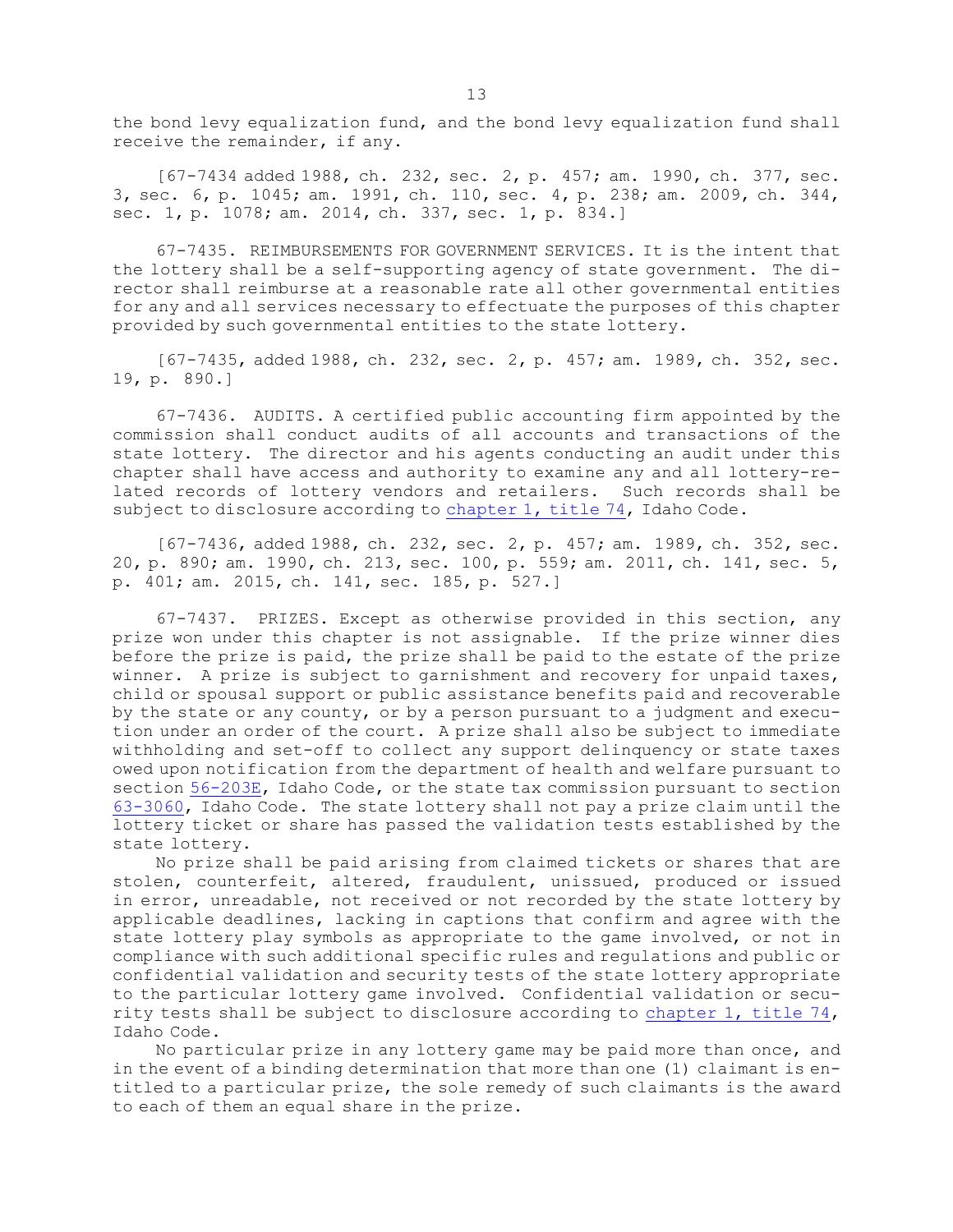[67-7437, added 1988, ch. 232, sec. 2, p. 458; am. 1989, ch. 352, sec. 21, p. 890; am. 1990, ch. 153, sec. 1, p. 338; am. 1990, ch. 213, sec. 101, p. 560; am. 2013, ch. 250, sec. 2, p. 609; am. 2015, ch. 141, sec. 186, p. 527.]

67-7438. PRIZE CLAIMING PERIOD. Prizes may be claimed for <sup>a</sup> period of one hundred and eighty (180) days after the drawing in which the prize was won or from the last day tickets from that specific game were sold. Prizes won through an electronic terminal shall be payable in accordance with rules and regulations of the commission. If <sup>a</sup> claim is not made for the prize within the applicable period, the prize money shall be added to future prize pools, to be used in addition to prize allotments already allocated, except as provided in section [67-7433](https://legislature.idaho.gov/statutesrules/idstat/Title67/T67CH74/SECT67-7433), Idaho Code.

[67-7438, added 1988, ch. 232, sec. 2, p. 458; am. 1989, ch. 352, sec. 22, p. 891.]

67-7439. TAXES. Income taxes shall only be imposed on lottery prizes received from lottery tickets purchased after the effective date of this act. Lottery prizes awarded by the Idaho state lottery under six hundred dollars (\$600) shall not be subject to the state income tax. No taxes of any kind whatsoever shall be imposed upon the sale, purchase, storage, use or other consumption of Idaho lottery tickets or shares, or upon equipment, devices or systems directly used in the production, operation, sales, distribution, tracking, drawing, accounting, communication of or computation of lottery games.

The state lottery shall pay to a city, county, the state or any political subdivision or municipality thereof in which the state lottery occupies <sup>a</sup> premises owned by the state <sup>a</sup> grant not to exceed the amount that would be payable as taxes on the property in that year, if the property were not exempt from taxation.

[67-7439, added 1988, ch. 232, sec. 2, p. 458; am. 1989, ch. 352, sec. 23, p. 891; am. 1997, ch. 382, sec. 2, p. 1238; am. 1998, ch. 51, sec. 5, p. 205.]

67-7440. RESTRICTED PLAYERS. No lottery ticket or share may be purchased by, and no prize may be paid to, any of the following persons:

(1) Any member of the commission or employee of the state lottery; or

(2) Any owner, or in the case of <sup>a</sup> corporation, an owner of five percent (5%) or more of the corporation stock, any officer or employee of <sup>a</sup> company that is currently under contract to provide <sup>a</sup> major procurement; or

(3) Any other person doing business with the state lottery as may be determined by commission rule; or

(4) Any person related by blood, adoption or marriage and who is <sup>a</sup> member of the same household as any member of the commission or employee of the state lottery.

Notwithstanding the above, any of the above may purchase <sup>a</sup> lottery ticket or share and attempt to claim the related prize provided the purpose of such purchase or claim is to test the lottery's systems or is related to an investigation and is approved in advance by the director of security. If <sup>a</sup> ticket or share is claimed in such <sup>a</sup> test or investigation, the warrant must be returned to the state lottery without being cashed.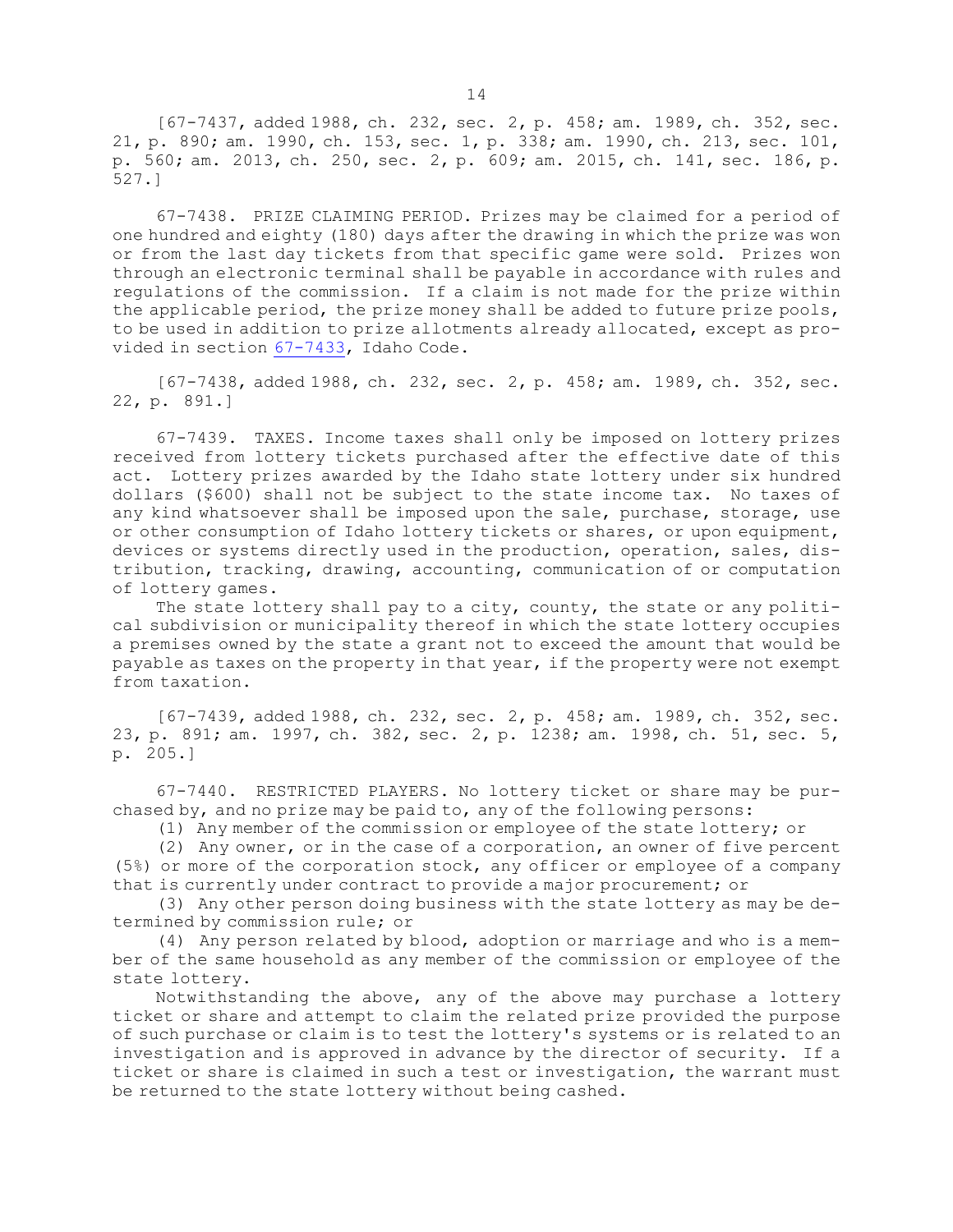[67-7440, added 1988, ch. 232, sec. 2, p. 458; am. 1989, ch. 352, sec. 24, p. 891.]

67-7441. RECORDS. All papers, records, correspondence, communications and proceedings of the Idaho state lottery and the commission shall be open to the public except as otherwise provided by statute; provided, however, that business records and information provided to the state lottery pursuant to sections  $67-7412(8)$  $67-7412(8)$  and (9) and  $67-7421(8)$  $67-7421(8)$  and (9), Idaho Code, shall be subject to disclosure according to [chapter](https://legislature.idaho.gov/statutesrules/idstat/Title74/T74CH1) 1, title 74, Idaho Code.

No lottery employee shall divulge or make known to any person in any manner any information which is exempt from disclosure, whatsoever, obtained directly or indirectly by him in the discharge of his duties, or permit any copy thereof to be seen. Any employee violating provisions of this section shall be guilty of <sup>a</sup> misdemeanor.

[67-7441, added 1988, ch. 232, sec. 2, p. 459; am. 1989, ch. 352, sec. 25, p. 892; am. 1990, ch. 213, sec. 102, p. 560; am. 2015, ch. 141, sec. 187, p. 527; am. 2016, ch. 47, sec. 44, p. 128.]

67-7442. OPEN PUBLIC MEETINGS OF THE COMMISSION. All meetings of the commission shall be open to the public and all persons shall be permitted to attend any meeting except as otherwise provided by law; provided, however, that the commission may meet in executive session to:

(1) Evaluate the confidential proprietary information provided as part of <sup>a</sup> major procurement proposal of <sup>a</sup> vendor, retailer or contractor; or

(2) Hear security and investigative information and recommendations brought before it by the director and director of security.

No executive session shall be held for the purpose of taking any final action or making any final decision.

[67-7442, added 1988, ch. 232, sec. 2, p. 459; am. 1989, ch. 352, sec. 26, p. 892.]

67-7443. CONFLICT OF INTEREST. Members of the commission, the director, and the employees of the lottery shall not directly or indirectly, individually, or as <sup>a</sup> member of <sup>a</sup> partnership, or as <sup>a</sup> shareholder of <sup>a</sup> corporation, or as <sup>a</sup> participant in <sup>a</sup> joint venture or association with any other person, have an interest in dealing in <sup>a</sup> lottery or in the ownership or leasing of property used by or for <sup>a</sup> lottery. Any member of the commission or lottery employee who violates the provisions of this section shall be immediately removed from any position with the lottery.

[67-7443, added 1988, ch. 232, sec. 2, p. 459.]

67-7444. LIMITATION ON ACTIONS. The commission, the director and employees of the lottery shall not be personally liable for anything done or omitted to be done in good faith in the exercise or purported exercise of powers conferred under this chapter.

[67-7444, added 1988, ch. 232, sec. 2, p. 460.]

67-7445. CONDITIONS OF PURCHASE. By purchasing <sup>a</sup> ticket or share in <sup>a</sup> lottery game, <sup>a</sup> player agrees to abide by, and be bound by, the commission's rules and regulations and by lottery game rules developed by the commission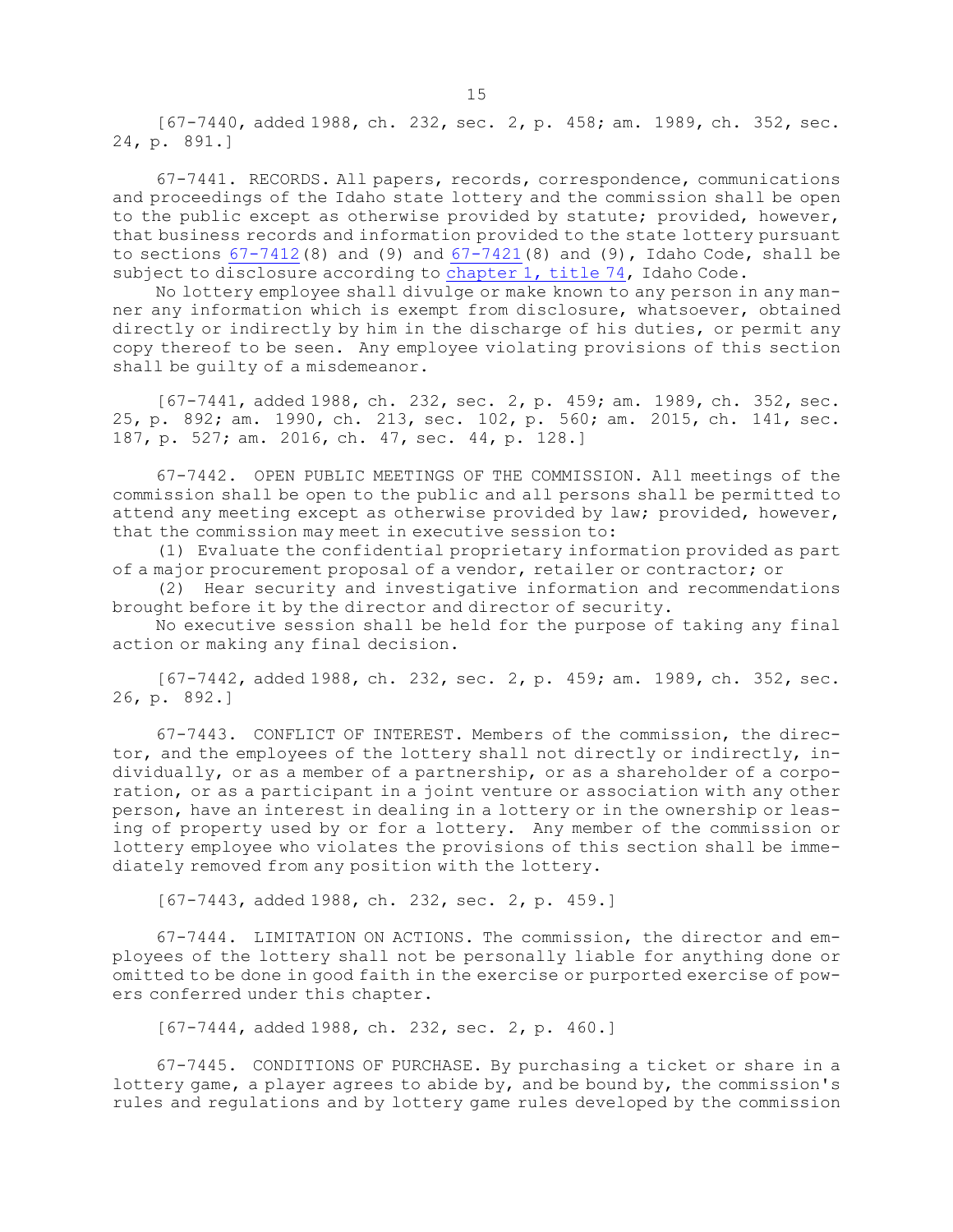to apply to any particular lottery game involved. In particular, and without limitation, the player acknowledges, that the determination of whether the player is <sup>a</sup> valid winner is subject to winner validation procedures and confidential validation and security tests established by the state lottery for the particular lottery game. Confidential validation and security tests shall be subject to disclosure according to [chapter](https://legislature.idaho.gov/statutesrules/idstat/Title74/T74CH1) 1, title 74, Idaho Code.

[67-7445, added 1988, ch. 232, sec. 2, p. 460; am. 1989, ch. 352, sec. 27, p. 893; am. 1990, ch. 213, sec. 103, p. 561; am. 2015, ch. 141, sec. 188, p. 528.]

67-7446. RESTRICTIONS. Notwithstanding the provisions of section [23-928](https://legislature.idaho.gov/statutesrules/idstat/Title23/T23CH9/SECT23-928), Idaho Code, nothing in that section shall be construed to authorize any form of games of chance or private lotteries, except as may be authorized expressly by this chapter in accordance with the Idaho Constitution.

[67-7446, added 1988, ch. 232, sec. 2, p. 460.]

67-7447. LAWFUL ACTIVITY. Chapters 38 and 49, [Title](https://legislature.idaho.gov/statutesrules/idstat/Title18/) 18, Idaho Code, or any other state or local law or regulation providing any penalty, disability, restriction, regulation or prohibition for the manufacture, transportation, storage, distribution, advertising, possession, or sale of any lottery tickets or shares or for the operation of any lottery game shall not apply to the tickets or shares of the state lottery established in this chapter.

[67-7447, added 1988, ch. 232, sec. 2, p. 460.]

67-7448. PROHIBITED ACTS -- PENALTIES. (1) Any person may provide gift tickets or shares. With the approval of the commission, the director or <sup>a</sup> lottery retailer may provide gift tickets for promotional purposes which are approved by the commission. <sup>A</sup> ticket or share shall not be sold at <sup>a</sup> price greater than that fixed by the state lottery, and <sup>a</sup> sale shall not be made other than by <sup>a</sup> lottery game retailer or by an employee of <sup>a</sup> lottery game retailer who is authorized by the license to sell tickets.

<sup>A</sup> person may not sell <sup>a</sup> lottery ticket or share to any person under the age of eighteen (18) years. <sup>A</sup> minor may not purchase lottery tickets or shares and may not redeem winning tickets or shares.

<sup>A</sup> lottery retailer may not willfully withhold funds due and owing to the state lottery. <sup>A</sup> person may not impersonate <sup>a</sup> state lottery representative.

Any person violating any of the provisions of this chapter except as provided in subsection (2) of this section shall be guilty of <sup>a</sup> misdemeanor and upon conviction be fined up to five thousand dollars (\$5,000) or imprisoned up to six (6) months or be both so fined and imprisoned.

(2) <sup>A</sup> person shall be guilty of <sup>a</sup> felony if he knowingly presents <sup>a</sup> counterfeit, previously paid, illegally obtained or altered state lottery ticket or share for payment or knowingly transfers <sup>a</sup> counterfeit, previously paid, illegally obtained or altered state lottery ticket or share to another person for presentation for payment or with intent to defraud, falsely make, alter, forge, pass or counterfeit <sup>a</sup> lottery ticket or share. <sup>A</sup> person violating the provisions of this subsection shall be punished by imprisonment not in excess of five (5) years, <sup>a</sup> fine not in excess of twenty-five thousand dollars (\$25,000) or both such fine and imprisonment.